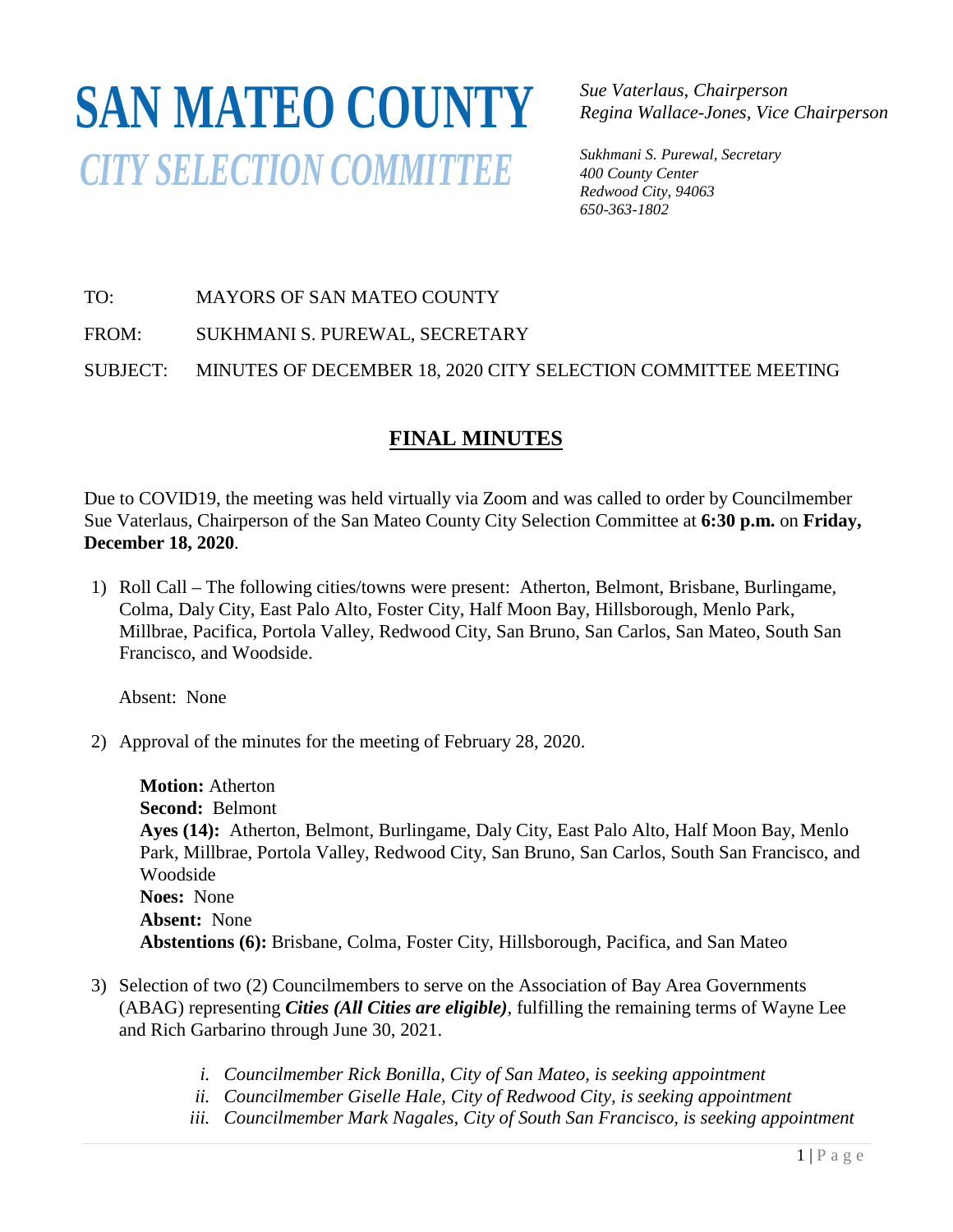*iv. Vice Mayor Carlos Romero, City of East Palo Alto, is seeking appointment*

Councilmember Rick Bonilla, San Mateo withdrew his nomination.

Each Mayor or Proxy voted for two candidates via private chat with the Secretary on Zoom.

| <b>VOTE RESULTS*</b> |
|----------------------|
|----------------------|

| <b>Giselle Hale</b> | <b>Mark Nagales</b> | <b>Carlos Romero</b> |
|---------------------|---------------------|----------------------|
| Appointed           |                     | Appointed            |
| Atherton            | Atherton            | <b>Belmont</b>       |
| <b>Belmont</b>      | <b>Brishane</b>     | Burlingame           |
| <b>Brishane</b>     | Colma               | East Palo Alto       |
| Burlingame          | Daly City           | Half Moon Bay        |
| Colma               | <b>Foster City</b>  | Hillsborough         |
| Daly City           | Millbrae            | Menlo Park           |
| East Palo Alto      | Pacifica            | Millbrae             |
| <b>Foster City</b>  | San Mateo           | Portola Valley       |
| Half Moon Bay       | South San Francisco | Redwood City         |
| Hillsborough        | Woodside            | San Bruno            |
| Menlo Park          |                     | San Carlos           |
| Pacifica            |                     |                      |
| Portola Valley      |                     |                      |
| Redwood City        |                     |                      |
| San Bruno           |                     |                      |
| San Carlos          |                     |                      |
| San Mateo           |                     |                      |
| South San Francisco |                     |                      |
| Woodside            |                     |                      |

#### **\* To be appointed, majority of eleven (11) votes are needed. Giselle Hale, City of Redwood City and Carlos Romero, City of East Palo Alto received the majority and were appointed.**

- 4) Selection of one (1) Councilmember to serve as a regular member on the Domestic Violence Council (DVC) representing *Cities (All Cities are eligible)*, for a term of three (3) years beginning January 1, 2021 through December 31, 2023.
	- *i. Councilmember Ruben Abrica, City of East Palo Alto is seeking appointment*

# **Motion to appoint Ruben Abrica:** Hillsborough

**Second:** Woodside

**Ayes:** Atherton, Belmont, Brisbane, Burlingame, Colma, Daly City, East Palo Alto, Foster City, Half Moon Bay, Hillsborough, Menlo Park, Millbrae, Pacifica, Portola Valley, Redwood City, San Bruno, San Carlos, San Mateo, South San Francisco, and Woodside **Noes:** None **Absent:** None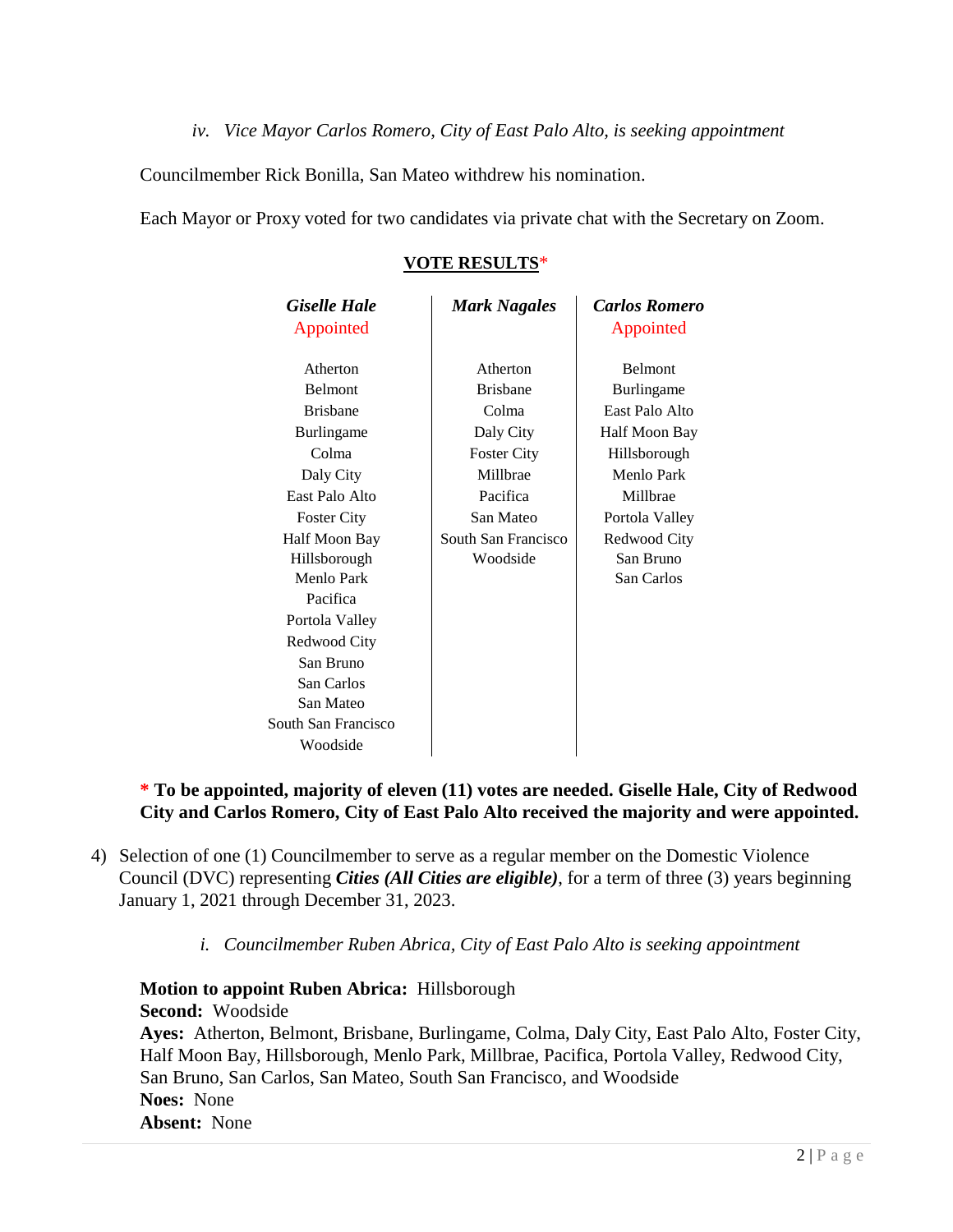5) Selection of one (1) Councilmember to serve as an *Alternate* on the Domestic Violence Council (DVC) representing *Cities (All Cities are eligible)*, for a term of three (3) years beginning January 1, 2021 through December 31, 2023.

Councilmember Christine Krolik, Hillsborough was nominated from the floor.

#### **Motion to appoint Christine Krolik:** Belmont

**Second:** San Carlos **Ayes:** Atherton, Belmont, Brisbane, Burlingame, Colma, Daly City, East Palo Alto, Foster City, Half Moon Bay, Hillsborough, Menlo Park, Millbrae, Pacifica, Portola Valley, Redwood City, San Bruno, San Carlos, San Mateo, South San Francisco, and Woodside **Noes:** None **Absent:** None

- 6) Selection of two (2) Councilmembers to serve on the Housing and Community Development Committee (HCDC) representing *Cities (All Cities are eligible)*, for a term of four (4) years beginning January 1, 2021 through December 31, 2024.
	- *i. Mayor Ron Collins, City of San Carlos, is seeking reappointment*
	- *ii. Councilmember Donna Colson, City of Burlingame, is seeking reappointment*

#### **Motion to reappoint both Ron Collins and Donna Colson:** San Bruno **Second:** Belmont

**Ayes:** Atherton, Belmont, Brisbane, Burlingame, Colma, Daly City, East Palo Alto, Foster City, Half Moon Bay, Hillsborough, Menlo Park, Millbrae, Pacifica, Portola Valley, Redwood City, San Bruno, San Carlos, San Mateo, South San Francisco, and Woodside

**Noes:** None

**Absent:** None

- 7) Selection of one (1) Councilmember to serve on the Local Agency Formation Commission (LAFCo) representing *Cities (All Cities are eligible)*, fulfilling the remaining term of Rich Garbarino through 1<sup>st</sup> Monday in May 2021.
	- *i. Councilmember Harvey Rarback, City of Half Moon Bay, is seeking appointment*
	- *ii. Vice Mayor Ann Schneider, City of Millbrae, is seeking appointment*

Vice Mayor Ann Schneider, Millbrae withdrew her nomination.

## **Motion to appoint Harvey Rarback:** Belmont

#### **Second:** Brisbane

**Ayes:** Atherton, Belmont, Brisbane, Burlingame, Colma, Daly City, East Palo Alto, Foster City, Half Moon Bay, Hillsborough, Menlo Park, Millbrae, Pacifica, Portola Valley, Redwood City, San Bruno, San Carlos, San Mateo, South San Francisco, and Woodside **Noes:** None **Absent:** None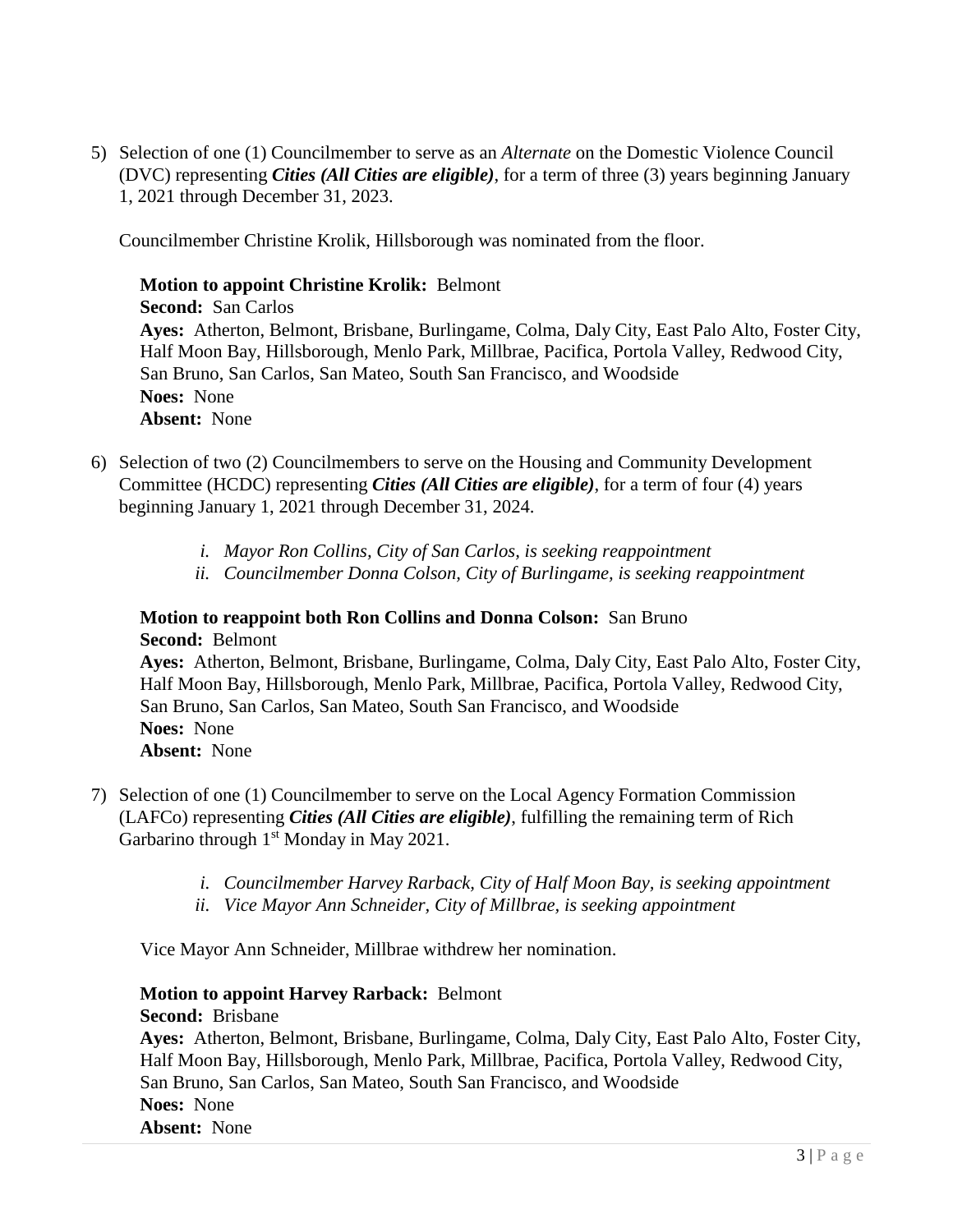8) Selection of one (1) Councilmember to serve on the San Mateo County Transit District (SamTrans) representing *Southern Cities (Eligible cities: Atherton, East Palo Alto, Menlo Park, Portola Valley, Redwood City, San Carlos and Woodside),* for a term of four (4) years beginning January 1, 2021 through December 31, 2024.

Councilmember Jeff Gee, Redwood City was nominated from the floor.

**Motion to appoint Jeff Gee:** Redwood City **Second:** San Bruno **Ayes:** Atherton, Belmont, Brisbane, Burlingame, Colma, Daly City, East Palo Alto, Foster City, Half Moon Bay, Hillsborough, Menlo Park, Millbrae, Pacifica, Portola Valley, Redwood City, San Bruno, San Carlos, San Mateo, South San Francisco, and Woodside **Noes:** None **Absent:** None

- 9) Selection of one (1) Councilmember to serve on the San Mateo County Transportation Authority (SMCTA) representing *Central Cities (Eligible Cities:* **Belmont, Burlingame, Foster City, Half Moon Bay, Hillsborough, Millbrae, and San Mateo)**, for a term of two (2) years beginning January 1, 2021 through December 31, 2022.
	- *i. Councilmember Julia Mates, City of Belmont, is seeking reappointment*
	- *ii. Councilmember Harvey Rarback, City of Half Moon Bay, is seeking appointment*

Councilmember Harvey Rarback, Half Moon Bay withdrew his nomination.

#### **Motion to reappoint Julia Mates:** Belmont

**Second:** San Carlos **Ayes:** Atherton, Belmont, Brisbane, Burlingame, Colma, Daly City, East Palo Alto, Foster City, Half Moon Bay, Hillsborough, Menlo Park, Millbrae, Pacifica, Portola Valley, Redwood City, San Bruno, San Carlos, San Mateo, South San Francisco, and Woodside **Noes:** None **Absent:** None

- 10) Selection of one (1) Councilmember to serve on the San Mateo County Transportation Authority (SMCTA) representing *Southern Cities (Eligible cities: Atherton, East Palo Alto, Menlo Park, Portola Valley, Redwood City, San Carlos and Woodside),* for a term of two (2) years beginning January 1, 2021 through December 31, 2022.
	- *i. Vice Mayor Carlos Romero, City of East Palo Alto, is seeking reappointment*

#### **Motion to reappoint Carlos Romero:** Belmont

**Second:** San Bruno

**Ayes:** Atherton, Belmont, Brisbane, Burlingame, Colma, Daly City, East Palo Alto, Foster City, Half Moon Bay, Hillsborough, Menlo Park, Millbrae, Pacifica, Portola Valley, Redwood City, San Bruno, San Carlos, San Mateo, South San Francisco, and Woodside